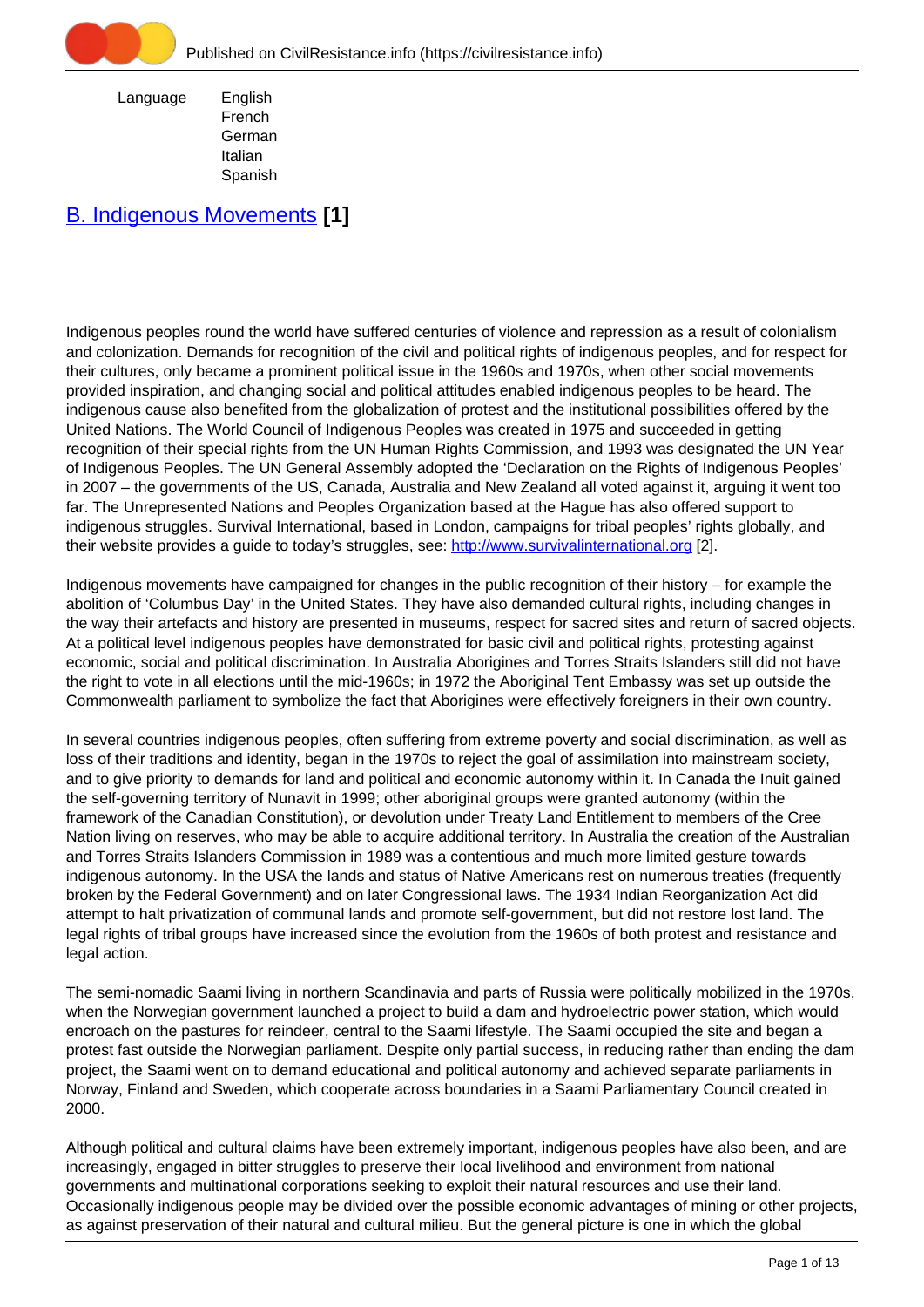

economy and giant corporations within it pose a fundamental threat to indigenous survival.

Resistance to economic exploitation often involves forms of nonviolent (or sometimes violent) forms of defiance or obstruction, which may be accompanied by political advocacy or use of the courts by the protesters or national and international supporters. Campaigning for political change by indigenous minorities has included important symbolic demon-strations, such as the Native American protest caravan in 1972, and forms of disobedience, such as 'freedom rides' against segregation in New South Wales in 1965. But it has often focused on petitions, lobbying and rallies. An important stage in the campaign by Australian Aborigines was a referendum in 1967 on whether to include Aborigines in the census, when both Aborigines and white supporters campaigned for a 'yes' vote. Resort to the courts has also been very important as means of claiming rights to land: in Canada it has led to constitutional entrenchment of entitlement to land in 1982, and in Australia to the Mabo Judgment in the High Court in 1992, which based Aboriginal entitlement on continuing connection to land and waters before and after white settlement to the present. The Maoris in New Zealand campaigned in the 1960s and 1970s for official legal recognition of the Treaty of Waitangi, signed in 1840 between Maori chiefs and the British Crown, and subsequently largely ignored. In 1975 the Treaty of Waitingi Act was passed and set up a tribunal to examine complaints, but its limited powers led to disillusion among Maoris (and there are additional problems arising from discrepancies between the Maori and English versions of the original treaty).

Where indigenous groups form a significant proportion of the whole population, it may be possible for them to achieve a government supportive of their goals through elections, as has happened in Bolivia with the election of Morales. In Latin America indigenous goals are very closely linked to resistance to the ideology and practice of neoliberal globalization and the international economic treaties and institutions that enshrine these doctrines, and remove restrictions on multinationals. In Bolivia the election of Morales was preceded by the 2003 national rebellion, opposing gas exports and the Free Trade Agreement of the Americas, which toppled the President (Guide to Civil Resistance, vol. 1,  $E$  [[3](https://civilresistance.info/section/e-resisting-oppressive-dictatorial-military-or-authoritarian-rule/e-iv-latin-america/e-iv3)]. $V$  [4]. 3 [5].  $b$  [6]).

## [B.1. Campaigns for Civil, Political and Cultural Rights](https://civilresistance.info/section/b-indigenous-movements/b1-campaigns-civil-political-and-cultural-rights) [7]

## **Introduction**

This section focuses primarily on four countries in which European colonization led to indigenous peoples losing their lands and way of life (and in some cases their almost total destruction): Australia, New Zealand and Canada and the USA. In all four there have been vigorous campaigns for indigenous rights since the 1960s. Some Native American organizations span the USA and Canada, and the US Civil Rights Movement as well as its subsequent Black Power phase, influenced indigenous groups both in North America and in New Zealand and Australia. This section also briefly covers the struggle of the only European indigenous people, the Saami, in northern Scandinavia.

For an overview of the political and legal position of indigenous peoples within these countries and comparative assessments see:

Chesterman, John; Galligan, Brian, [Citizens Without Rights](https://civilresistance.info/biblio-item/1998/citizens-without-rights) [8], [1997], Cambridge, Cambridge University Press, 1998, pp. 288

On Australia. It includes some references to protests.

Dyck, Noel, [Indigenous Peoples and the Nation State: 'Fourth World' Politics in Canada, Australia and Norway](https://civilresistance.info/biblio-item/1985/indigenous-peoples-and-nation-state-fourth-world-politics-canada-australia-and)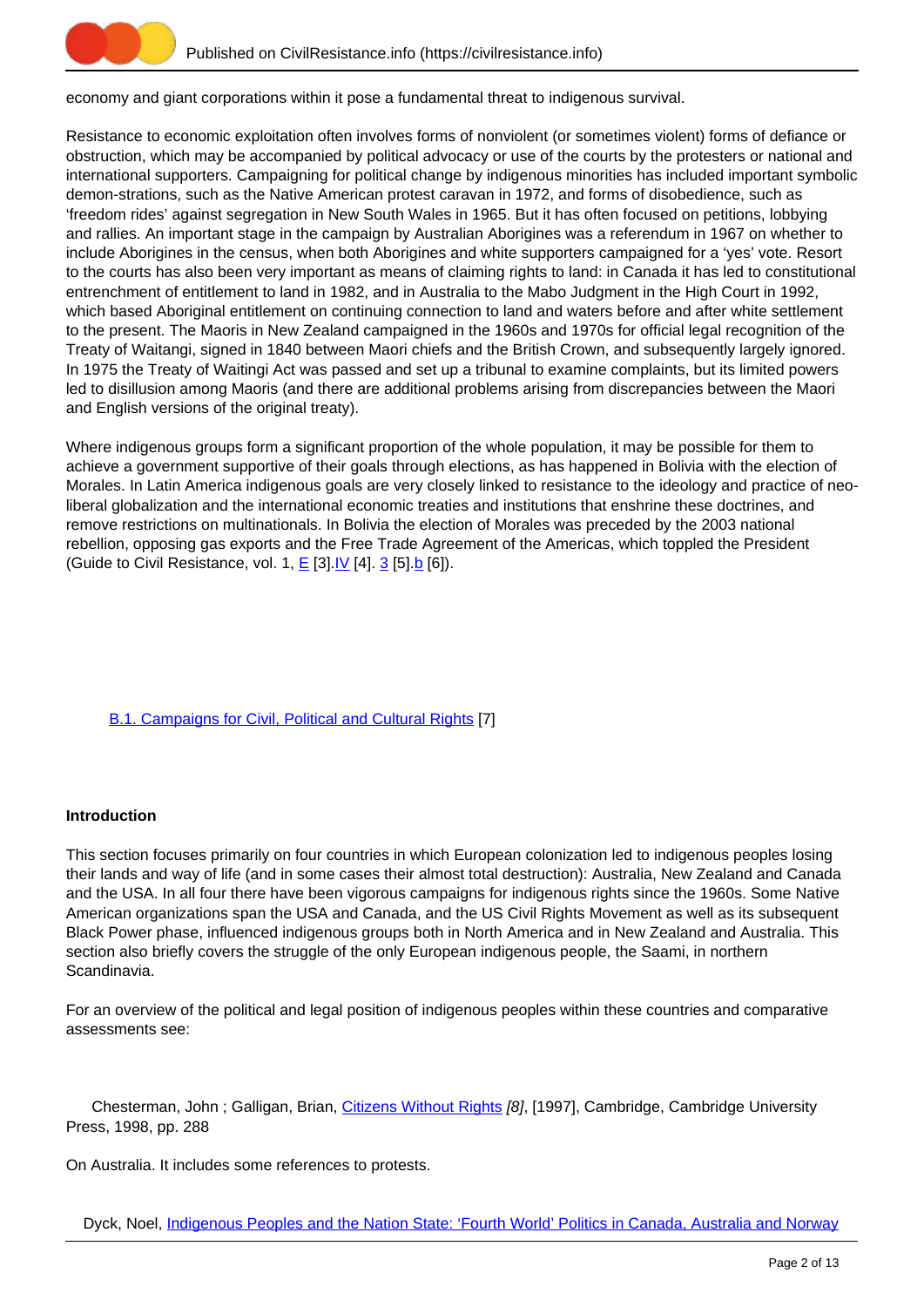

[9], St John's Nfld, Institute of Social and Economic Research, Memorial University of Newfoundland, 1985, pp. 263

Fleras, Augie ; Elliott, Jean Leonard, [The Nations Within](https://civilresistance.info/biblio-item/1992/nations-within) [10], Oxford, Oxford University Press, 1992, pp. 267

Covers Canada, New Zealand and the USA.

Ivanitz, Michele, [Democracy and Indigenous Self-Determination](https://civilresistance.info/biblio-item/2002/democracy-and-indigenous-self-determination) [11], In, [Democratic Theory Today: Challenges](https://civilresistance.info/biblio-item/2002/democratic-theory-today-challenges-21st-century) [for the 21st Century](https://civilresistance.info/biblio-item/2002/democratic-theory-today-challenges-21st-century) [12] Cambridge, Polity, , 2002, pp. 121-148

Compares Australia and Canada

Macklem, Patrick, [Distributing Sovereignty: Indian Nations and Equality of Peoples](https://civilresistance.info/biblio-item/1993/distributing-sovereignty-indian-nations-and-equality-peoples) [13], Stanford Law Review, Vol. 45, issue 5 (May), 1993, pp. 1311-1367

Compares Canada and USA from a legal perspective.

[B.1.a. Australia](https://civilresistance.info/section/b-indigenous-movements/b1-campaigns-civil-political-and-cultural-rights/b1a-australia) [14]

Bennett, Scott, [Aborigines and Political Power](https://civilresistance.info/biblio-item/1989/aborigines-and-political-power) [15], Sydney NSW, Allen and Unwin, 1989, pp. 167

General analysis, includes some references to protest.

Mandle, W. F., [Going It Alone: Australia's National Identity in the Twentieth Century](https://civilresistance.info/biblio-item/1980/going-it-alone-australias-national-identity-twentieth-century) [16], Ringwood VIC, Penguin, 1980

Chapter on 'Donald Macleod and Australia's Aboriginal Problem', pp. 174-89 covers Pilbara strike and Pindan movement of late 1940s.

Neubauer, Ian, [Catching the Cops](https://civilresistance.info/biblio-item/2019/catching-cops) [17], New Internationalist, 2019

Reports on a new app, created by the Sydney-based National Justice Project, that enables Aboriginal people to record police discrimination and violence against them. It is being adopted across Australia. The author sets this Australian initiative in the context of disproportionate jailing of Aborigines and frequent police discrimination, as well as the wider global movement to use film to highlight police injustice, with examples from the USA and Canada.

Read, Peter, [Charles Perkins: A Biography](https://civilresistance.info/biblio-item/2001/charles-perkins-biography) [18], Melbourne VIC, Penguin, 2001, pp. 392

Perkins has been one of the leading activists in New South Wales and his role in leading protests is described in some detail.

See also: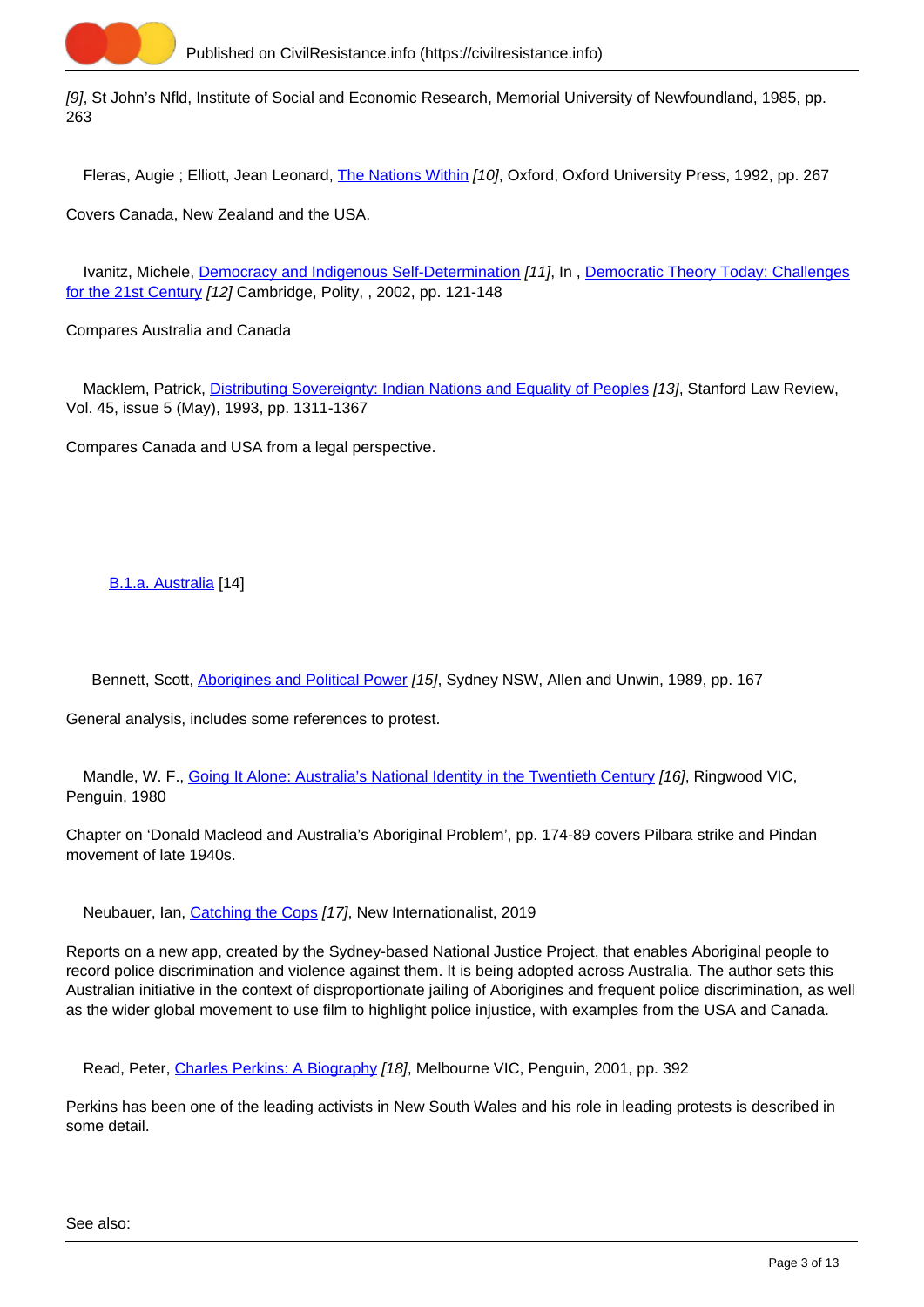

 Verity Burgmann, [Power and Protest: Movements for Change in Australian Society](https://civilresistance.info/biblio-item/1993/power-and-protest-movements-change-australian-society) [19], (A. 6. Nonviolent Action and Social Movements [20]), Chapter 1 'Black Movement, White Stubborness' covers land occupations, freedom rides, 'black power' and the tent embassy.

[B.1.b. New Zealand](https://civilresistance.info/section/b-indigenous-movements/b1-campaigns-civil-political-and-cultural-rights/b1b-new-zealand) [21]

 Hazelhurst, Kayleen M., [Political Expression and Ethnicity: Statecraft and Mobilization in the Maori World](https://civilresistance.info/biblio-item/1993/political-expression-and-ethnicity-statecraft-and-mobilization-maori-world) [22], Westport CT, Praeger, 1993, pp. 222

Includes information on demonstrations, but focus on the Mana Motukhake political party founded at beginning of 1980s which contested several elections and by-elections in that decade.

Poata-Smith, Evan Te Ahu, [The Evolution of Contemporary Maori Protest](https://civilresistance.info/biblio-item/1996/evolution-contemporary-maori-protest) [23], In, [Nga Patai: Racism and Ethnic](https://civilresistance.info/biblio-item/1996/nga-patai-racism-and-ethnic-relations-aotearoa) [Relations in Aotearoa](https://civilresistance.info/biblio-item/1996/nga-patai-racism-and-ethnic-relations-aotearoa) [24] Palmerston N.Z., Dunmore Press, , 1996, pp. 97-116

Account by Maori activist and academic which covers links to other movements, 'brown power', the Maori Land Rights movement of 1975-84, cultural campaigns, claims to the Waitangi Tribunal and responses by the Labour Government.

Walker, Ranginui, [Ka Whawhai Tonu Motu: Struggle Without End](https://civilresistance.info/biblio-item/2004/ka-whawhai-tonu-motu-struggle-without-end) [25], [1990], Auckland N.Z., Penguin Books, 2004, pp. 334

History of the Maori, including resistance to white occupation in 19th century: chapters 11-12 cover recent political protest, for example to protect land and fishing rights, and other forms of political activism.

 Williams, David V., [Seeking Justice for the Historical Claims of Indigenous People in Aotearoa New Zealand](https://civilresistance.info/biblio-item/2010/seeking-justice-historical-claims-indigenous-people-aotearoa-new-zealand) [26], In, [Marginalised Communities and Access to Justice](https://civilresistance.info/biblio-item/2010/marginalised-communities-and-access-justice) [27] London, Routledge, , 2010,

[B.1.c. Canada](https://civilresistance.info/section/b-indigenous-movements/b1-campaigns-civil-political-and-cultural-rights/b1c-canada) [28]

Boldt, Menno; Long, Anthony; Bear, Leroy Little, [The Quest for Justice](https://civilresistance.info/biblio-item/1988/quest-justice) [29], Toronto, Toronto University Press, 1988, pp. 406

Over 20 contributions from a wide range of aboriginal peoples and organizations, academics and government representatives, discussing land rights and other contentious issues in an historical, legal and political framework, and from regional and international perspectives.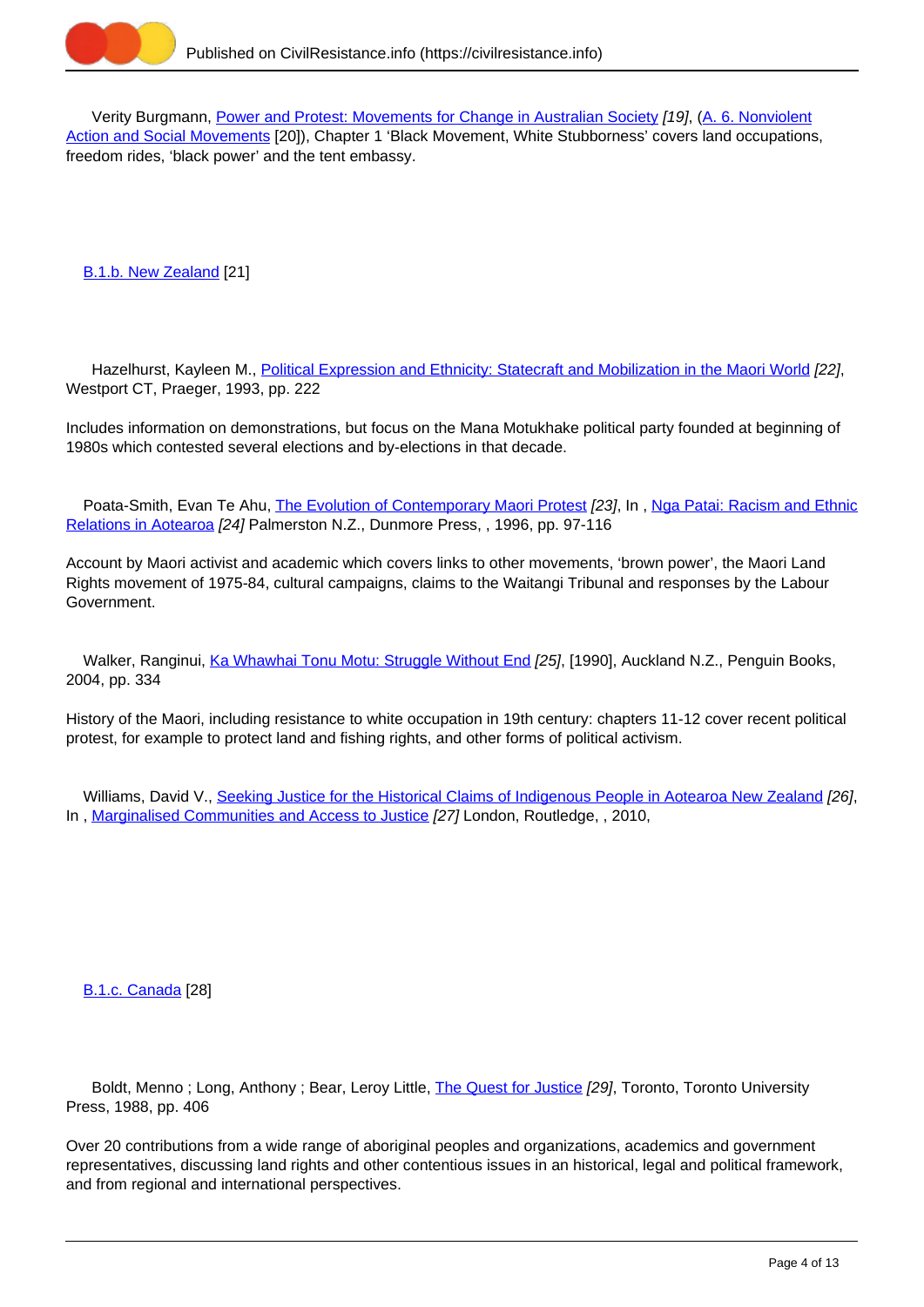

Cooper, Karen Cody, [Spirited Encounters: American Indians Protest Museum Policies and Practices](https://civilresistance.info/biblio-item/2007/spirited-encounters-american-indians-protest-museum-policies-and-practices) [30], Walnut Creek CA, Alta Mira Press, 2007, pp. 224

Covers cultural protests relating to presentation in museums, returning sacred objects and naming of national days in both USA and Canada. Includes discussion of call by Lubicon Lake Band of Cree in Northern Alberta for a boycott of the 1998 Winter Olympics in Canada over land claim and related boycott of exhibition on Canada's First People.

Robertson, Heather, [Reservations are for Indians](https://civilresistance.info/biblio-item/1991/reservations-are-indians) [31], [1970], 2nd edition with new preface, Toronto, James Lewis and Samuel, 1991, pp. 303

Account of life on four reservations, the impact of government and emergence of new more radical leaders. Includes material on a protest march and 'drink-in' in 1960s.

Shadian, Jessica M., [The Politics of Arctic Sovereignty: Oil, Ice and Inuit Government](https://civilresistance.info/biblio-item/2013/politics-arctic-sovereignty-oil-ice-and-inuit-government) [32], New York, Routledge, 2013, pp. 272

A political history of the Inuit Circumpolar Council.

[B.1.d. USA](https://civilresistance.info/section/b-indigenous-movements/b1-campaigns-civil-political-and-cultural-rights/b1d-usa) [33]

The primary focus of this sub-section is on political protest and legal claims, but for a guide to the legal rights of Native Americans see Pever, [The Rights of Indians and Tribes: The Basic ACLU Guide to Indian Tribal Rights](https://civilresistance.info/biblio-item/2012/rights-indians-and-tribes-basic-aclu-guide-indian-tribal-rights) [34] ([B.1.d. USA](https://civilresistance.info/section/b-indigenous-movements/b1-campaigns-civil-political-and-cultural-rights/b1d-usa) [33]), below. One notable victory was achieved by the Navajo in September 2014, when the Obama Administration agreed to pay \$554 million in compensation for federal government mismanagement of Navajo resources for nearly 60 years, settling a lawsuit filed in 2006.

 Cohen, Fay G., [Treaties on Trial: The Continuing Controversy over Northwest Indian Fishing Rights](https://civilresistance.info/biblio-item/1986/treaties-trial-continuing-controversy-over-northwest-indian-fishing-rights) [35], Seattle, University of Washington Press, 1986, pp. 229

Includes protest 'fish-ins'

Deloria Jr, Vine Jr, [Behind the Trail of Broken Treaties: An American Indian Declaration of Independence](https://civilresistance.info/biblio-item/1985/behind-trail-broken-treaties-american-indian-declaration-independence) [36], Austin TX, University of Texas Press, 1985, pp. 296

Covers developing activism in the 1960s, the protest caravan of 1972 culminating in the occupation of the Bureau of Indian Affairs, and site occupations, including the 71 day occupation and siege at Wounded Knee, South Dakota in 1973.

Pever, Stephen L., [The Rights of Indians and Tribes: The Basic ACLU Guide to Indian Tribal Rights](https://civilresistance.info/biblio-item/2012/rights-indians-and-tribes-basic-aclu-guide-indian-tribal-rights) [34], [1985], 4th edn. (first edition of this American Civil Liberties Union Guide published 1985 and 2nd 1992 by Southern Illinois University Press)., New York, Oxford University Press, 2012, pp. 540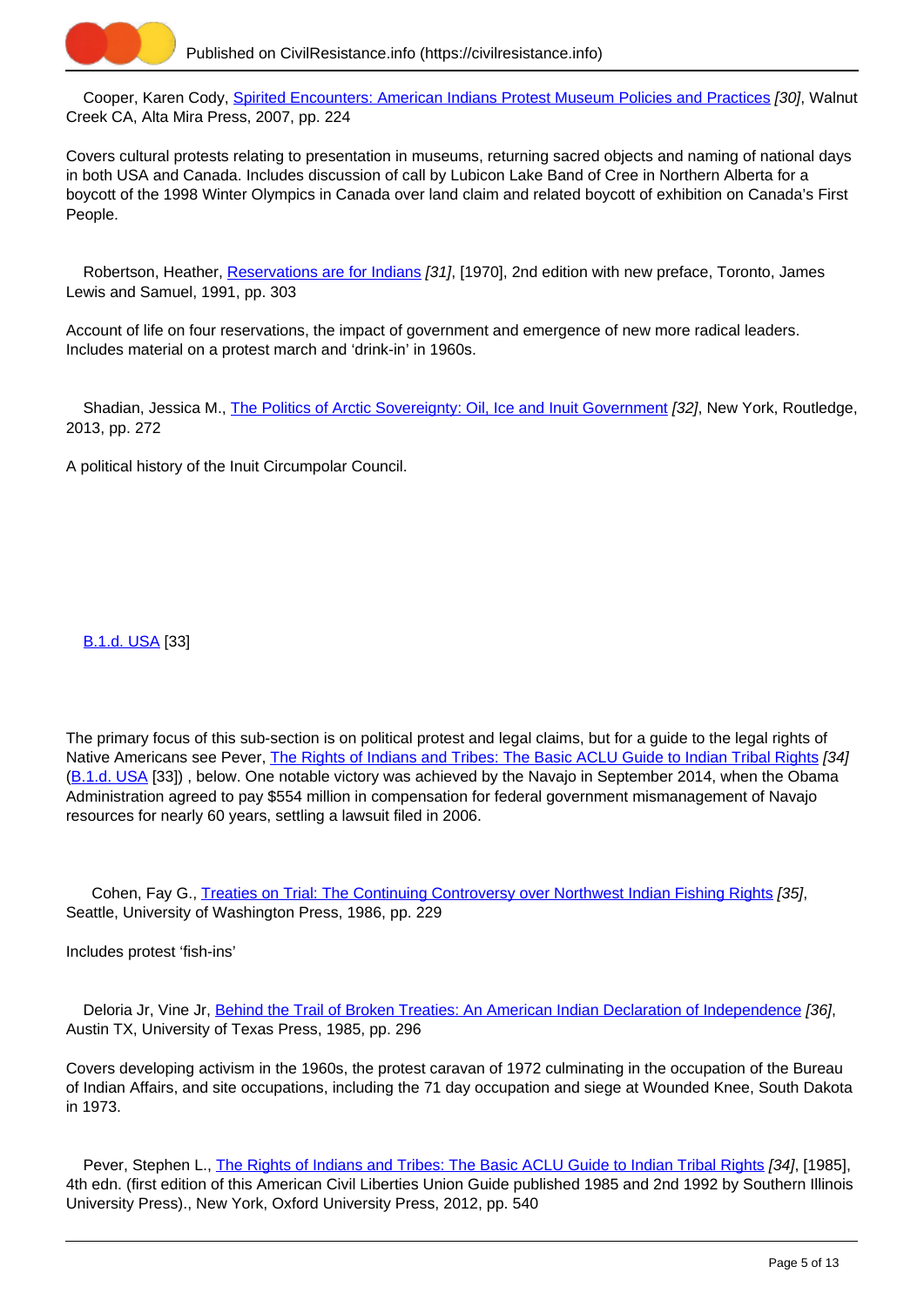

Schragg, James L., [Report from Wounded Knee](https://civilresistance.info/biblio-item/1977/report-wounded-knee) [37], In Hare: Blumberg, [Liberation without Violence: A Third](https://civilresistance.info/biblio-item/1977/liberation-without-violence-third-party-approach) [Party Approach](https://civilresistance.info/biblio-item/1977/liberation-without-violence-third-party-approach) [38] [\(A. 5. Nonviolent Intervention and Accompaniment](https://civilresistance.info/section/introduction-nonviolent-action/5-nonviolent-intervention-and-accompaniment) [39]), London, Rex Collings, pp. 117-124

On the spot account by pacifist during the occupation, noting the demands of the American Indian Movement protesters, that they had been invited by organizations representing many of the Sioux on the Pine Ridge Reservation angry about the conduct of the reservation government, and commenting on disparity between the light rifles of the protesters and the full military arsenal being deployed by the FBI.

 Smith, Paul Chaat ; Warrior, Robert Allen, [Like a Hurricane: The Indian Movement from Alcatraz to Wounded](https://civilresistance.info/biblio-item/1996/hurricane-indian-movement-alcatraz-wounded-knee) [Knee](https://civilresistance.info/biblio-item/1996/hurricane-indian-movement-alcatraz-wounded-knee) [40], New York, New Press, 1996, pp. 384

Examines the militant American Indian Movement (AIM). from the seizure of Alcatraz in 1969 to Wounded Knee in 1973, assessing failures as well as successes.

Steiner, Stan, [The New Indians](https://civilresistance.info/biblio-item/1968/new-indians) [41], New York, Harper Row, 1968, pp. 220

On the development of the 'Red Power' movement rejecting white culture.

Treuer, David, [The Heartbreak of Wounded Knee](https://civilresistance.info/biblio-item/2019/heartbreak-wounded-knee) [42], New York, Riverhead Books, 2019, pp. 512

Examination of the history of how the US Federal Government mistreated the First Nations since the 1890 massacre at Wounded Knee, brought right up to date, with an emphasis on the militancy of the 1970s and the subsequent improvements in the condition and role of Native Americans. The book ends with an account of the dramatic Standing Rock protest by a large gathering of different tribes over a proposed pipeline in 2016. This important history by a member of the Ojibwe, who is also a social anthropologist, appeared just after two Native American women were for the first time elected to Congress in 2018.

 Weyler, Rex, [Blood of the Land: The Government and Corporate War Against the American Indian Movement](https://civilresistance.info/biblio-item/1984/blood-land-government-and-corporate-war-against-american-indian-movement) [43], [1982], New York, Random House/Vintage, 1984, pp. 304

Wilkinson, Charles, [Blood Struggle: The Rise of Modern Indian Nations](https://civilresistance.info/biblio-item/2006/blood-struggle-rise-modern-indian-nations) [44], New York, W.W. Norton, 2006, pp. 560

Part 1 'the Abyss' examines the socio-economic conditions of many Native Americans in the 1950s, Part 2 the development of a movement, leadership on the reservations and 'Red Power', whilst Part 3 explores 'the Foundations of Self-determination'.

[B.1.e. The Saami: Norway, Sweden and Finland](https://civilresistance.info/section/b-indigenous-movements/b1-campaigns-civil-political-and-cultural-rights/b1e-saami-norway) [45]

Ingold, Tim, [The Skolt Lapps Today](https://civilresistance.info/biblio-item/1976/skolt-lapps-today) [46], Cambridge, Cambridge University Press, 1976, pp. 290

Primary focus on Saami in Finland. Study of reservation resettled due to boundary changes with USSR after 1945, looking at ecological imbalances, links to government and debates about future. But also notes influence of broader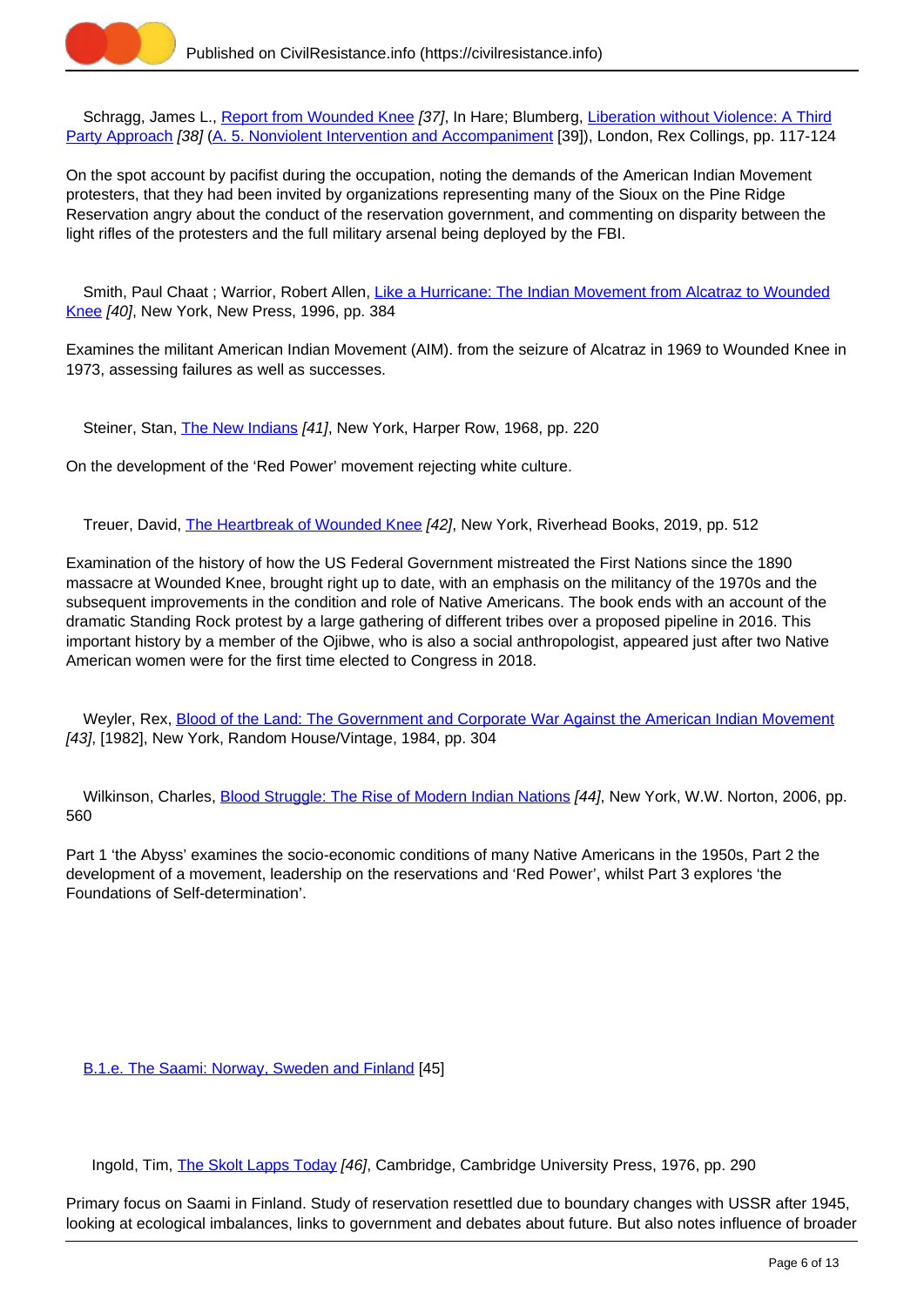

Nordic movement and its different approaches (conservative defence of Lapp culture, or left focus on neocolonialism). Chapter 21 examines the evolution of the wider Saami movement and inter-Nordic conferences (pp. 235-44).

Lawrence, WilliamRennebohm, Max, [Saami and Norwegians protest construction of Alta Dam, Norway, 1979-81](https://civilresistance.info/biblio-item/2011/saami-and-norwegians-protest-construction-alta-dam-norway-1979-81) [47], ed. Rennebohm, Max, 30/01/2011, 2011, pp. 3

Useful summary with references.

Paine, Robert, *Ethnodrama and the "Fourth World": The Saami Action Group in Norway 1979-81 [48]*, In Dyck, [Indigenous Peoples and the Nation State: 'Fourth World' Politics in Canada, Australia and Norway](https://civilresistance.info/biblio-item/1985/indigenous-peoples-and-nation-state-fourth-world-politics-canada-australia-and) [9] [\(B.1.](https://civilresistance.info/section/b-indigenous-movements/b1-campaigns-civil-political-and-cultural-rights) [Campaigns for Civil, Political and Cultural Rights](https://civilresistance.info/section/b-indigenous-movements/b1-campaigns-civil-political-and-cultural-rights) [7]), St John's Nfld, Institute of Social and Economic Research, Memorial University of Newfoundland,

Analysis by social anthropologist of campaign against the Alta Hydropower Dam, and its impact in promoting cultural and political rights.

Thuen, Trond, [Quest for Equity: Norway and the Saami Challenge](https://civilresistance.info/biblio-item/1995/quest-equity-norway-and-saami-challenge) [49], St John's Nfld, Institute of Social and Economic Research, Memorial University of Newfoundland, 1995, pp. 300

(NB Saami is sometimes spelled Sami in the literature)

[B.2. Indigenous Resistance to Government and Corporate Threats to their Environment](https://civilresistance.info/section/b-indigenous-movements/b2-indigenous-resistance-government-and-corporate-threats-their) [50]

[B.2.a. In West](https://civilresistance.info/section/b-indigenous-movements/b2-indigenous-resistance-government-and-corporate-threats-their-0) [51]

Resistance to national and corporate projects threatening water rights and their natural environment has been part of the indigenous movements in the countries listed under  $B.1$  [7] above. Opposition to hydro-electric projects in Norway and Canada, resistance to uranium mining in Australia and the USA, and protests against mineral extraction in Sweden are important in relation to land and water rights and genuine political autonomy. Threats to first peoples' environments still constitute a major issue and source of political conflict.

[Indigenous Anti-nuclear Summit Declaration](https://civilresistance.info/biblio-item/1996/indigenous-anti-nuclear-summit-declaration) [52], Albuquerque, New Mexico, Indigenous Environmental, 1996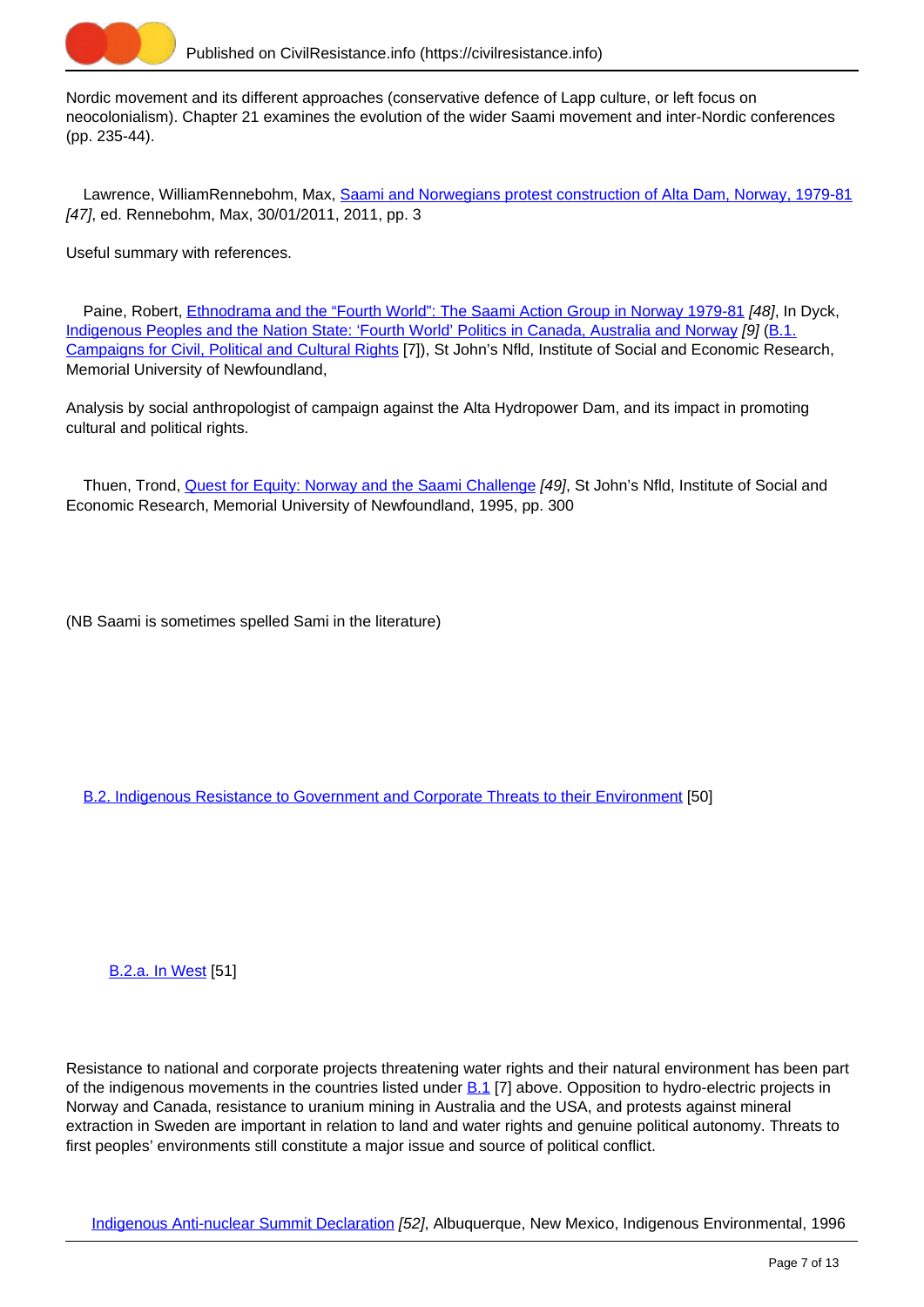

The Indigenous Anti-Nuclear Summit declaration that brought together a network of Indigenous Peoples from different areas that have been negatively impacted by the nuclear chain. This includes Uranium mining in the Grants Mineral Belt; northern Saskatchewan; the areas near the Sequoyah Fuels Uranium Processing Plant, and the Prairie Island Power Plant.

Banerjee, Subhankar, [Arctic Voices: Resistance at the Tipping Point](https://civilresistance.info/biblio-item/2012/arctic-voices-resistance-tipping-point) [53], New York, Seven Stories Press, 2012, pp. 560

Narratives and assessments by 30 activists and researchers of struggle by indigenous peoples and environmentalists to prevent proposed exploitation of oil, gas and coal in Arctic Alaska.

 Dekar, Paul, [The Australian No Uranium Mining Campaign](https://civilresistance.info/biblio-item/2000/australian-no-uranium-mining-campaign) [54], Peace Magazine, Vol. 16, issue 3 (Jul-Sep), 2000, pp. 27-26

See also: , [Australia: Women at forefront of Jabiluka resistance](https://civilresistance.info/biblio-item/1999/australia-women-forefront-jabiluka-resistance) [55] The Age, 1999

Gedicks, Al, [International Native Resistance to the New Resource Wars](https://civilresistance.info/biblio-item/1995/international-native-resistance-new-resource-wars) [56], In Taylor, [Ecological Resistance](https://civilresistance.info/biblio-item/1995/ecological-resistance-movements-global-emergence-radical-and-popular) [Movements: The Global Emergence of Radical and Popular Environmentalism](https://civilresistance.info/biblio-item/1995/ecological-resistance-movements-global-emergence-radical-and-popular) [57] [\(C.1.a. General and](https://civilresistance.info/section/c-green-campaigns-and-protests/c1-green-movements/c1a-general-and-international-studies) [International Studies](https://civilresistance.info/section/c-green-campaigns-and-protests/c1-green-movements/c1a-general-and-international-studies) [58]), Albany NY, State University of New York Press, pp. 89-108

Covers resistance by Cree and Inuit, supported by Kayapo Indians in Brazil and transnational green groups, to major hydro-electric project in Quebec.

Grenfell, Damian, *Environmentalism, State Power and "National Interests [59]*, In Goodman, *[Protest and](https://civilresistance.info/biblio-item/2002/protest-and-globalisation-prospects-transnational-solidarity)* [Globalisation: Prospects for Transnational Solidarity](https://civilresistance.info/biblio-item/2002/protest-and-globalisation-prospects-transnational-solidarity) [60] ([A.6.a. General Titles](https://civilresistance.info/section/campaigns-social-and-economic-justice/a6-global-justice-movement/a6a-general-titles) [61]), Annandale NSW, Pluto Press, pp. 111-115

Covers 'Stop Jabiluka' campaign by Aborigines and environmentalists in Kakadu National Park.

 Jarvis, Brooke, [Idle No More: Native-led Protest Movement Takes on Canadian Government: First nations](https://civilresistance.info/biblio-item/2013/idle-no-more-native-led-protest-movement-takes-canadian-government-first-nations) [groups organize to oppose controversial tar sands pipelines](https://civilresistance.info/biblio-item/2013/idle-no-more-native-led-protest-movement-takes-canadian-government-first-nations) [62], Rolling Stone, 14/02/2013,

La Duke, Winona, *[Uranium Mines on Native Land](https://civilresistance.info/biblio-item/1979/uranium-mines-native-land) [63]*, The Harvard Crimson, 02/05/1979,

On struggle in late 1970s by Navajos against proposed uranium and coal mining, stressing dangers of uranium mining.

See also her article , [Uranium Mining, Native Resistance and the Greener Path: The impact of uranium mining on](https://civilresistance.info/biblio-item/2009/uranium-mining-native-resistance-and-greener-path-impact-uranium-mining-indigenous) [indigenous communities](https://civilresistance.info/biblio-item/2009/uranium-mining-native-resistance-and-greener-path-impact-uranium-mining-indigenous) [64] Orion Magazine, 2009, on Navajo resistance in past and new threat from revived stress on nuclear power. (Includes references to Kakadu.)

Risong, Malin ; MacDougall, David, [Sweden's Indigenous Sami in Fight against Miners](https://civilresistance.info/biblio-item/2013/swedens-indigenous-sami-fight-against-miners) [65], Associated Press, 29/08/2013,

Saami in Sweden have right to use land for herding but no ownership rights. The dispute over iron ore mining has prompted calls for Swedish government to give legal recognition to Saami ownership rights.

Schwartz, Daniel ; Gollom, Mark, [N.B. Fracking Protests and the Fight for Aboriginal Rights: Duty to Consult at](https://civilresistance.info/biblio-item/2013/nb-fracking-protests-and-fight-aboriginal-rights-duty-consult-core-conflict-over) [Core of Conflict over Shale Gas development](https://civilresistance.info/biblio-item/2013/nb-fracking-protests-and-fight-aboriginal-rights-duty-consult-core-conflict-over) [66], CBC News, 19/10/2013,

On New Brunswick protest blockade by Elsipogtog First Nation and supporters.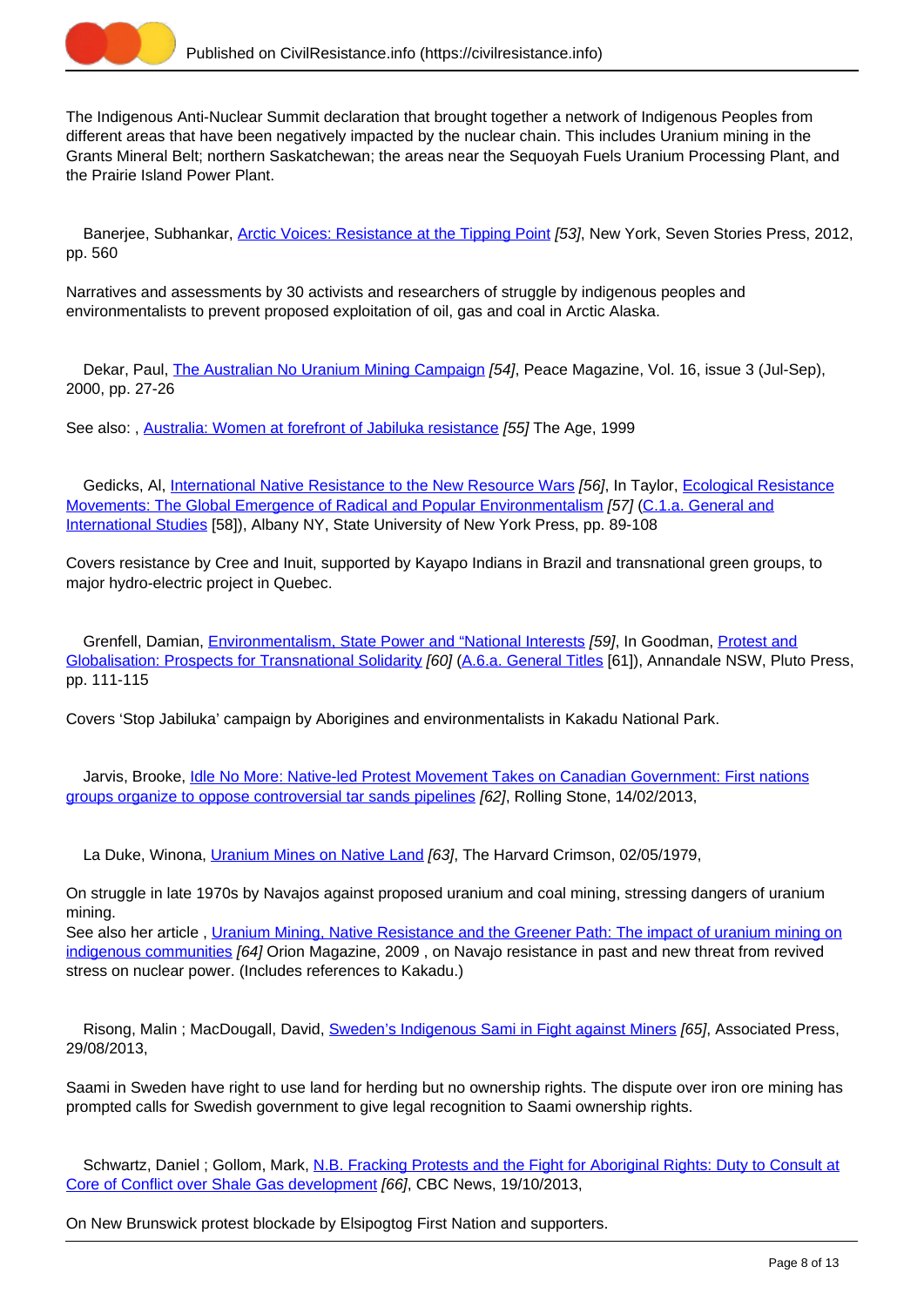

 Tanner, Adrian, [Culture, Social Change and Cree Opposition to the James Bay Hydroelectric Development](https://civilresistance.info/biblio-item/1999/culture-social-change-and-cree-opposition-james-bay-hydroelectric-development) [67], In, [Social and Environmental Impacts of the James Bay Hydroelectric Project](https://civilresistance.info/biblio-item/1999/social-and-environmental-impacts-james-bay-hydroelectric-project) [68] Montreal, McGill-Queens University Press, , 1999, pp. 121-140

 Wilkinson, Charles, [Indian Water Rights in Conflict with State Water Rights: The Case of the Pyramid Lake](https://civilresistance.info/biblio-item/2011/indian-water-rights-conflict-state-water-rights-case-pyramid-lake-paieiten-tribe) [Paieiten Tribe in Nevada, US](https://civilresistance.info/biblio-item/2011/indian-water-rights-conflict-state-water-rights-case-pyramid-lake-paieiten-tribe) [69], In Boelens; Getches; Gil, [Out of the Mainstream: Water Rights, Politics and](https://civilresistance.info/biblio-item/2011/out-mainstream-water-rights-politics-and-identity) [Identity](https://civilresistance.info/biblio-item/2011/out-mainstream-water-rights-politics-and-identity) [70] [\(B.2.b. Global Indigenous Resistance to Environmental Threats](https://civilresistance.info/section/b-indigenous-movements/b2-indigenous-resistance-government-and-corporate-threats-their-1) [71]), New York, Routledge, pp. 213-222

Focuses on legal struggle.

See also:

Jacqui Katona, [Mining Uranium and the Indigenous Australians: The fight for Jabiluka](https://civilresistance.info/biblio-item/2002/mining-uranium-and-indigenous-australians-fight-jabiluka) [72]In Evans; Goodman; Lansbury, [Moving Mountains: Communities Confront Mining and Globalisation](https://civilresistance.info/biblio-item/2002/moving-mountains-communities-confront-mining-and-globalisation) [73] [\(A.4.a. Logging and Mining](https://civilresistance.info/section/campaigns-social-and-economic-justice/a4-resistance-multinationals/a4a-logging-and-mining) [74])

[B.2.b. Global Indigenous Resistance to Environmental Threats](https://civilresistance.info/section/b-indigenous-movements/b2-indigenous-resistance-government-and-corporate-threats-their-1) [71]

Threats to indigenous peoples' land and rights from corporations and government around the world are growing as the search for resources becomes more desperate. This sub-section cannot provide a comprehensive bibliography – it aims simply to indicate some relevant sources.

Anderson, Robert S.; Huber, Walter, [The Hour of the Fox: Tropical Forests, the World Bank and Indigenous](https://civilresistance.info/biblio-item/1988/hour-fox-tropical-forests-world-bank-and-indigenous-people-central-india) [People in Central India](https://civilresistance.info/biblio-item/1988/hour-fox-tropical-forests-world-bank-and-indigenous-people-central-india) [75], Seattle, University of Washington Press, 1988, pp. 173

Baird, Vanessa, *Virginia Pinares [76]*, New Internationalist, 2020, pp. 61-62

Interview with indigenous human rights defender, Virginia Pinares, from Peru, who came to London to represent communities in the Andes actively resisting - for example by blockades - mining for copper concentrates and molybdenum, which is controlled by the Chinese company MMG. Pinares argues that her community is not against all mining, but against the environmentally reckless way operations are conducted and the minerals transported, and they also demand a stop to the violence used against environmental and human rights activists. She stressed the need for environmentally protected zones, which could be used f or sustainable tourism.

Boelens, Rutgerd ; Getches, David ; Gil, Armando Guevara, [Out of the Mainstream: Water Rights, Politics and](https://civilresistance.info/biblio-item/2011/out-mainstream-water-rights-politics-and-identity) [Identity](https://civilresistance.info/biblio-item/2011/out-mainstream-water-rights-politics-and-identity) [70], New York, Routledge, 2011, pp. 384

Compares struggles over water in Andean communities of Peru, Chile, Ecuador and Bolivia and Native American communities in S .W. USA, noting the combined goals of cultural justice and socio-economic justice.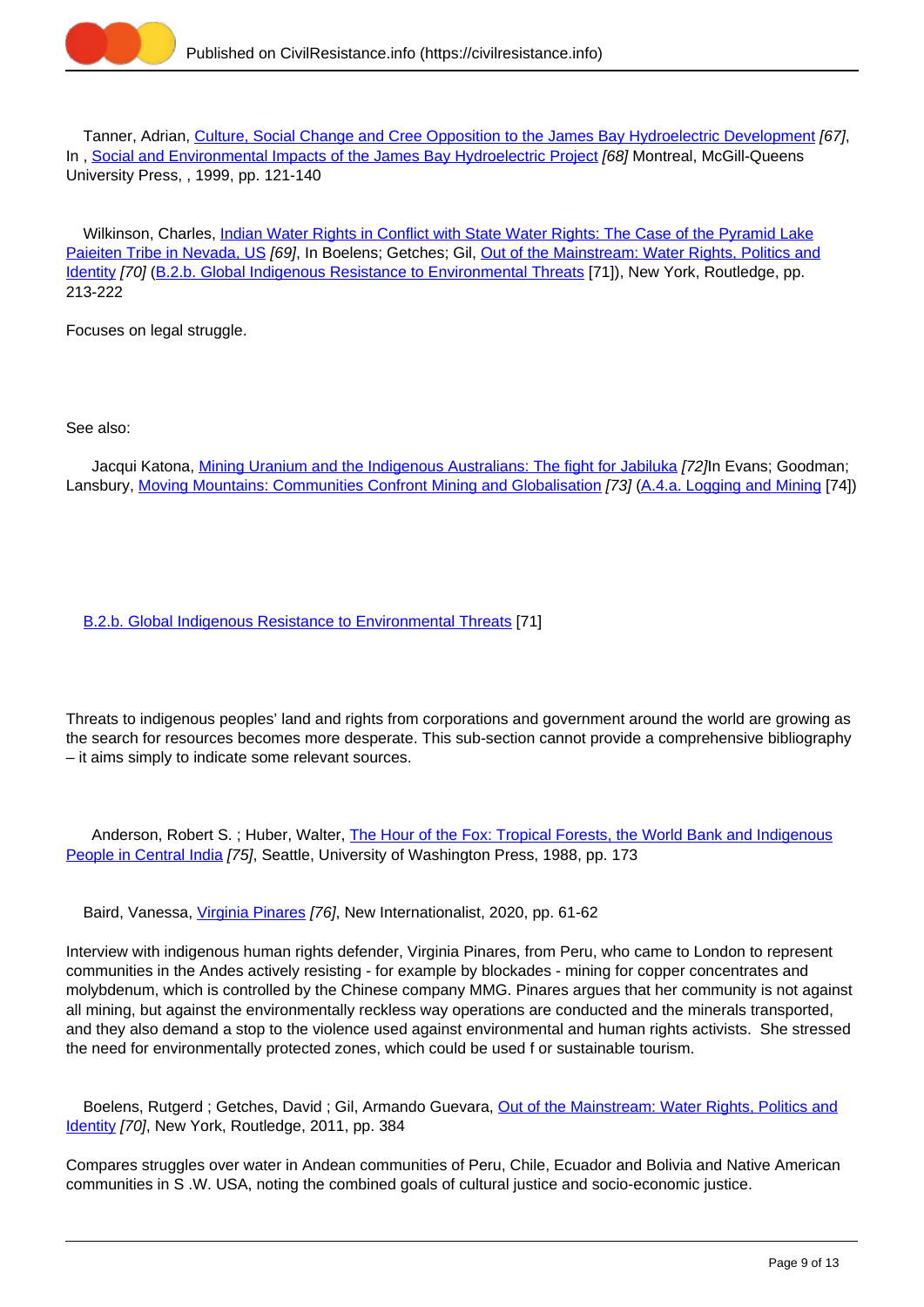

Chávex, Marxa ; López, Claudia, [Women in Tariquía](https://civilresistance.info/biblio-item/2018/women-tariquia) [77], NACLA Report on the Americas, Vol. 50, issue 4, 2018, pp. 408-410

Explores women's fight against oil extraction in the Bolivian Tariquía Reserve and the threat against forms of selfgovernance, of dispossession from the land and the environment this constitutes. The authors bring into the analysis the false division between the public and the private sphere. The threat of dispossession, in fact, is projected in daily life, as when women have to endure divisions within their families, occurrence that is considered a form of private and public violence.

Fulmer, Amanda; Godoy, Angelina; Neff, Philip, *Indigenous Rights, Resistance and the Law: Lessons from a* [Guatemalan Mine](https://civilresistance.info/biblio-item/2008/indigenous-rights-resistance-and-law-lessons-guatemalan-mine) [78], Cambridge Core, Vol. 50, issue 4, 2008, pp. 91-121

This case study of the Marlin gold mine in Guatemala, which was a source of controversy among the local indigenous people, examines the role of national and international law as well as of international financial institutions and the concept of corporate social responsibility in major mining projects in developing countries.

See also: 'Gold Mine's Closing leaves Uncertain Legacy in Guatemala Mayan Community; Global Sisters' Report, 23 May 2016, pp. 20.

[https://www.globalsistersreport.org/news/environment/gold-mines-closing-leaves-uncertain-legacy-guatemala](https://www.globalsistersreport.org/news/environment/gold-mines-closing-leaves-uncertain-legacy-guatemala-mayan-community-39986)[mayan-community-39986](https://www.globalsistersreport.org/news/environment/gold-mines-closing-leaves-uncertain-legacy-guatemala-mayan-community-39986) [79]

Survey of the impact of the Marlin gold mine in Guatemala, owned by a subsidiary of Goldcorp, on the local Mam, one of the Mayan nations in the country. Some found jobs and temporary prosperity through the mine, whilst others campaigned against a breach of indigenous right to proper consultation, the challenge to Mayan customs and the environmental hazards. Catholic nuns joined with Mayan activists to found the 'Parish Sisters and Brothers of Mother Earth Committee' to resist the mine in 2009. The closing of the mine prompted further debate about the conduct and impact of the project.

Gandhi, Ajay, *Indigenous Resistance to New Colonialism [80]*, Cultural Survival Quarterly, Vol. 25, issue 3 (Fall), 2001, pp. 4-3

Notes opposition by indigenous activists (at 'People's Summit' in Quebec City April 2001) to Free Trade Agreement of the Americas debated at official government Summit of the Americas elsewhere in the city, and reports some of speeches.

 Mander, Jerry ; Tauli-Corpuz, Victoria, [Paradigm Wars: Indigenous Peoples' Resistance to Globalization](https://civilresistance.info/biblio-item/2007/paradigm-wars-indigenous-peoples-resistance-globalization) [81], (new expanded edition), Los Angeles CA, University of California Press, 2007, pp. 272

Documents how multinationals are targeting resources in indigenous lands and strong indigenous resistance. Section V discusses activism and social movements and what can be done.

Palma, Lillian, [A Struggle for Sacred Land: The Case of Wirikuta](https://civilresistance.info/biblio-item/2013/struggle-sacred-land-case-wirikuta) [82], OpenDemocracy.net, 26/09/2013, pp. 5-4

Examines resistance by indigenous people in desert of Central Mexico to government granting mining concessions to Canadian First Majestic Silver in their protected zone, and wider support in Mexico for their cause.

Sawyer, Suzana; Gomez, Edmund Terence, [The Politics of Resource Extraction: Indigenous Peoples,](https://civilresistance.info/biblio-item/2012/politics-resource-extraction-indigenous-peoples-multinational-corporations-and) [Multinational Corporations and the State](https://civilresistance.info/biblio-item/2012/politics-resource-extraction-indigenous-peoples-multinational-corporations-and) [83], New York, Palgrave Macmillan, 2012, pp. 336

Studies cover Peru, India (Orissa), Philippines, Nigeria (the Niger Basin), Chad and Cameroon, as well as Australia and Canada.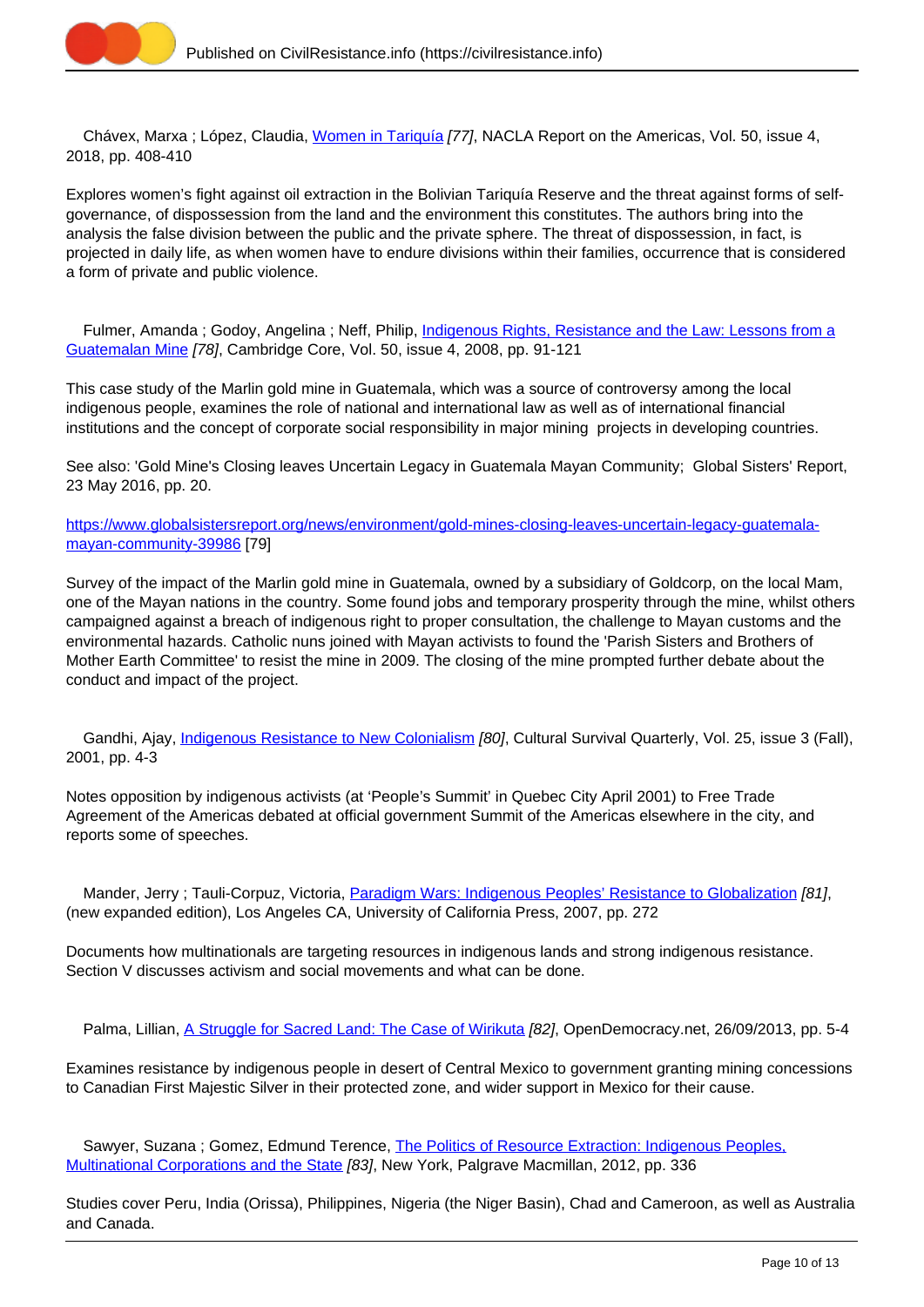

See also:

Suzana Sawyer, [Crude Chronicles: Indigenous Politics, Multinational Oil and Neoliberalism in Ecuador](https://civilresistance.info/biblio-item/2004/crude-chronicles-indigenous-politics-multinational-oil-and-neoliberalism-ecuador) [84], (A.4.b. Oil Companies [85])

Howard Clark, [An Obstacle to Progress](https://civilresistance.info/biblio-item/2002/obstacle-progress) [86], (A.4.b. Oil Companies [85]), (on U'wa in Colombia)

 Al Gedicks, [The New Resource Wars: Native and Environmental Struggles against Multinational Corporations](https://civilresistance.info/biblio-item/1993/new-resource-wars-native-and-environmental-struggles-against-multinational) [87], (A.4.a. Logging and Mining [88])

Environmental struggles involving indigenous peoples are also listed under C.2.b., C.2.c. and C.2.d.

**Source URL (retrieved on 05/07/2022 - 07:50):** https://civilresistance.info/section/b-indigenous-movements

## **Links**

[1] https://civilresistance.info/section/b-indigenous-movements

[2] http://www.survivalinternational.org

[3] https://civilresistance.info/section/e-resisting-oppressive-dictatorial-military-or-authoritarian-rule

[4] https://civilresistance.info/section/e-resisting-oppressive-dictatorial-military-or-authoritarian-rule/e-iv-latinamerica

[5] https://civilresistance.info/section/e-resisting-oppressive-dictatorial-military-or-authoritarian-rule/e-iv-latinamerica/e-iv3

[6] https://civilresistance.info/section/e-resisting-oppressive-dictatorial-military-or-authoritarian-rule/e-iv-latinamerica/e-iv3-1

[7] https://civilresistance.info/section/b-indigenous-movements/b1-campaigns-civil-political-and-cultural-rights

[8] https://civilresistance.info/biblio-item/1998/citizens-without-rights

[9] https://civilresistance.info/biblio-item/1985/indigenous-peoples-and-nation-state-fourth-world-politics-canadaaustralia-and

[10] https://civilresistance.info/biblio-item/1992/nations-within

[11] https://civilresistance.info/biblio-item/2002/democracy-and-indigenous-self-determination

[12] https://civilresistance.info/biblio-item/2002/democratic-theory-today-challenges-21st-century

[13] https://civilresistance.info/biblio-item/1993/distributing-sovereignty-indian-nations-and-equality-peoples

[14] https://civilresistance.info/section/b-indigenous-movements/b1-campaigns-civil-political-and-cultural-rights/b1aaustralia

[15] https://civilresistance.info/biblio-item/1989/aborigines-and-political-power

[16] https://civilresistance.info/biblio-item/1980/going-it-alone-australias-national-identity-twentieth-century

[17] https://civilresistance.info/biblio-item/2019/catching-cops

[18] https://civilresistance.info/biblio-item/2001/charles-perkins-biography

[19] https://civilresistance.info/biblio-item/1993/power-and-protest-movements-change-australian-society

[20] https://civilresistance.info/taxonomy/term/15

[21] https://civilresistance.info/section/b-indigenous-movements/b1-campaigns-civil-political-and-cultural-rights/b1bnew-zealand

[22] https://civilresistance.info/biblio-item/1993/political-expression-and-ethnicity-statecraft-and-mobilization-maoriworld

[23] https://civilresistance.info/biblio-item/1996/evolution-contemporary-maori-protest

[24] https://civilresistance.info/biblio-item/1996/nga-patai-racism-and-ethnic-relations-aotearoa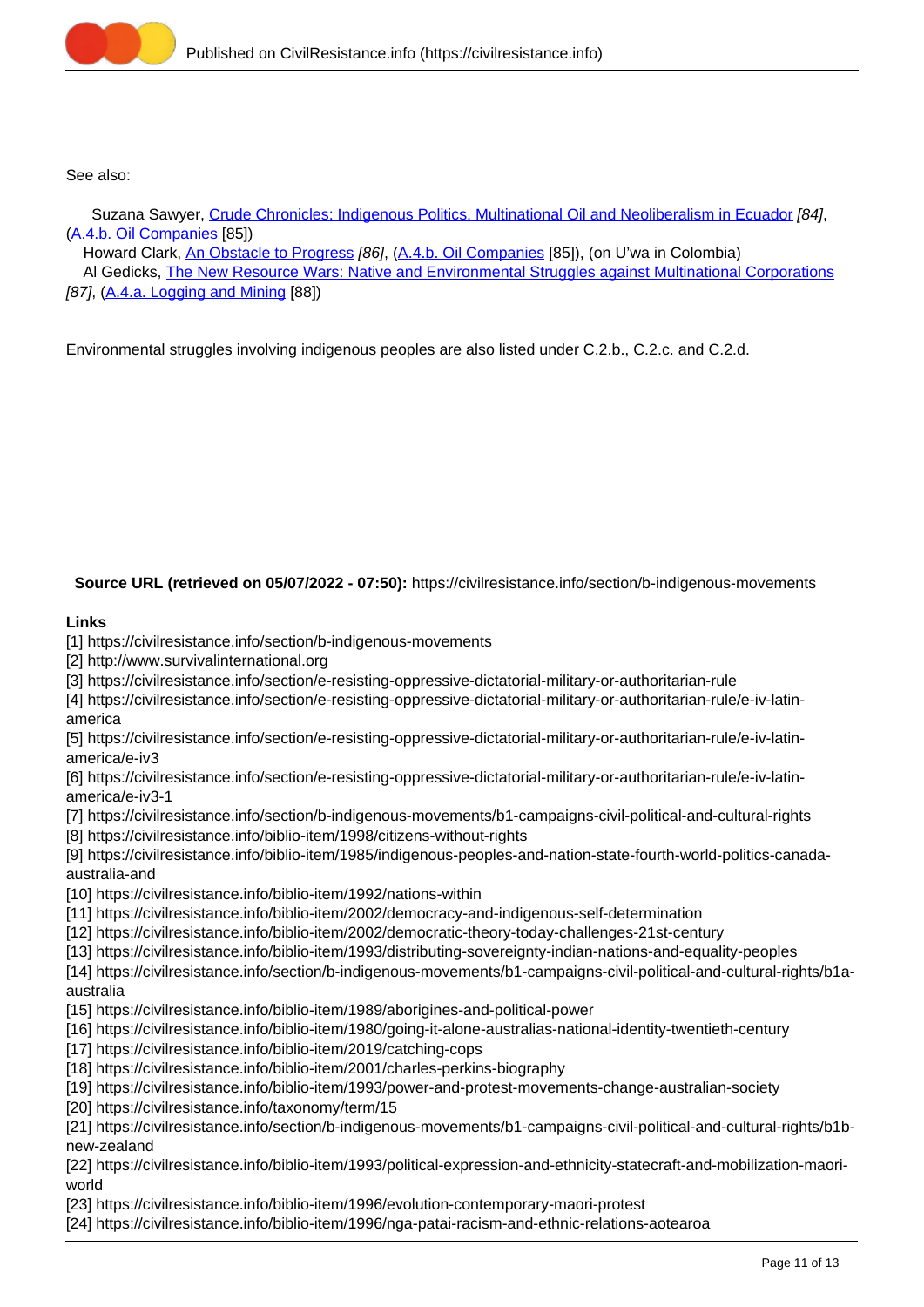

[25] https://civilresistance.info/biblio-item/2004/ka-whawhai-tonu-motu-struggle-without-end [26] https://civilresistance.info/biblio-item/2010/seeking-justice-historical-claims-indigenous-people-aotearoa-newzealand [27] https://civilresistance.info/biblio-item/2010/marginalised-communities-and-access-justice [28] https://civilresistance.info/section/b-indigenous-movements/b1-campaigns-civil-political-and-cultural-rights/b1ccanada [29] https://civilresistance.info/biblio-item/1988/quest-justice [30] https://civilresistance.info/biblio-item/2007/spirited-encounters-american-indians-protest-museum-policies-andpractices [31] https://civilresistance.info/biblio-item/1991/reservations-are-indians [32] https://civilresistance.info/biblio-item/2013/politics-arctic-sovereignty-oil-ice-and-inuit-government [33] https://civilresistance.info/section/b-indigenous-movements/b1-campaigns-civil-political-and-cultural-rights/b1dusa [34] https://civilresistance.info/biblio-item/2012/rights-indians-and-tribes-basic-aclu-guide-indian-tribal-rights [35] https://civilresistance.info/biblio-item/1986/treaties-trial-continuing-controversy-over-northwest-indian-fishingrights [36] https://civilresistance.info/biblio-item/1985/behind-trail-broken-treaties-american-indian-declarationindependence [37] https://civilresistance.info/biblio-item/1977/report-wounded-knee [38] https://civilresistance.info/biblio-item/1977/liberation-without-violence-third-party-approach [39] https://civilresistance.info/section/introduction-nonviolent-action/5-nonviolent-intervention-and-accompaniment [40] https://civilresistance.info/biblio-item/1996/hurricane-indian-movement-alcatraz-wounded-knee [41] https://civilresistance.info/biblio-item/1968/new-indians [42] https://civilresistance.info/biblio-item/2019/heartbreak-wounded-knee [43] https://civilresistance.info/biblio-item/1984/blood-land-government-and-corporate-war-against-american-indianmovement [44] https://civilresistance.info/biblio-item/2006/blood-struggle-rise-modern-indian-nations [45] https://civilresistance.info/section/b-indigenous-movements/b1-campaigns-civil-political-and-cultural-rights/b1esaami-norway [46] https://civilresistance.info/biblio-item/1976/skolt-lapps-today [47] https://civilresistance.info/biblio-item/2011/saami-and-norwegians-protest-construction-alta-damnorway-1979-81 [48] https://civilresistance.info/biblio-item/1985/ethnodrama-and-fourth-world-saami-action-group-norway-1979-81 [49] https://civilresistance.info/biblio-item/1995/quest-equity-norway-and-saami-challenge [50] https://civilresistance.info/section/b-indigenous-movements/b2-indigenous-resistance-government-andcorporate-threats-their [51] https://civilresistance.info/section/b-indigenous-movements/b2-indigenous-resistance-government-andcorporate-threats-their-0 [52] https://civilresistance.info/biblio-item/1996/indigenous-anti-nuclear-summit-declaration [53] https://civilresistance.info/biblio-item/2012/arctic-voices-resistance-tipping-point [54] https://civilresistance.info/biblio-item/2000/australian-no-uranium-mining-campaign [55] https://civilresistance.info/biblio-item/1999/australia-women-forefront-jabiluka-resistance [56] https://civilresistance.info/biblio-item/1995/international-native-resistance-new-resource-wars [57] https://civilresistance.info/biblio-item/1995/ecological-resistance-movements-global-emergence-radical-andpopular [58] https://civilresistance.info/section/c-green-campaigns-and-protests/c1-green-movements/c1a-general-andinternational-studies [59] https://civilresistance.info/biblio-item/2002/environmentalism-state-power-and-national-interests [60] https://civilresistance.info/biblio-item/2002/protest-and-globalisation-prospects-transnational-solidarity [61] https://civilresistance.info/section/campaigns-social-and-economic-justice/a6-global-justice-movement/a6ageneral-titles [62] https://civilresistance.info/biblio-item/2013/idle-no-more-native-led-protest-movement-takes-canadiangovernment-first-nations [63] https://civilresistance.info/biblio-item/1979/uranium-mines-native-land [64] https://civilresistance.info/biblio-item/2009/uranium-mining-native-resistance-and-greener-path-impact-uraniummining-indigenous [65] https://civilresistance.info/biblio-item/2013/swedens-indigenous-sami-fight-against-miners [66] https://civilresistance.info/biblio-item/2013/nb-fracking-protests-and-fight-aboriginal-rights-duty-consult-coreconflict-over